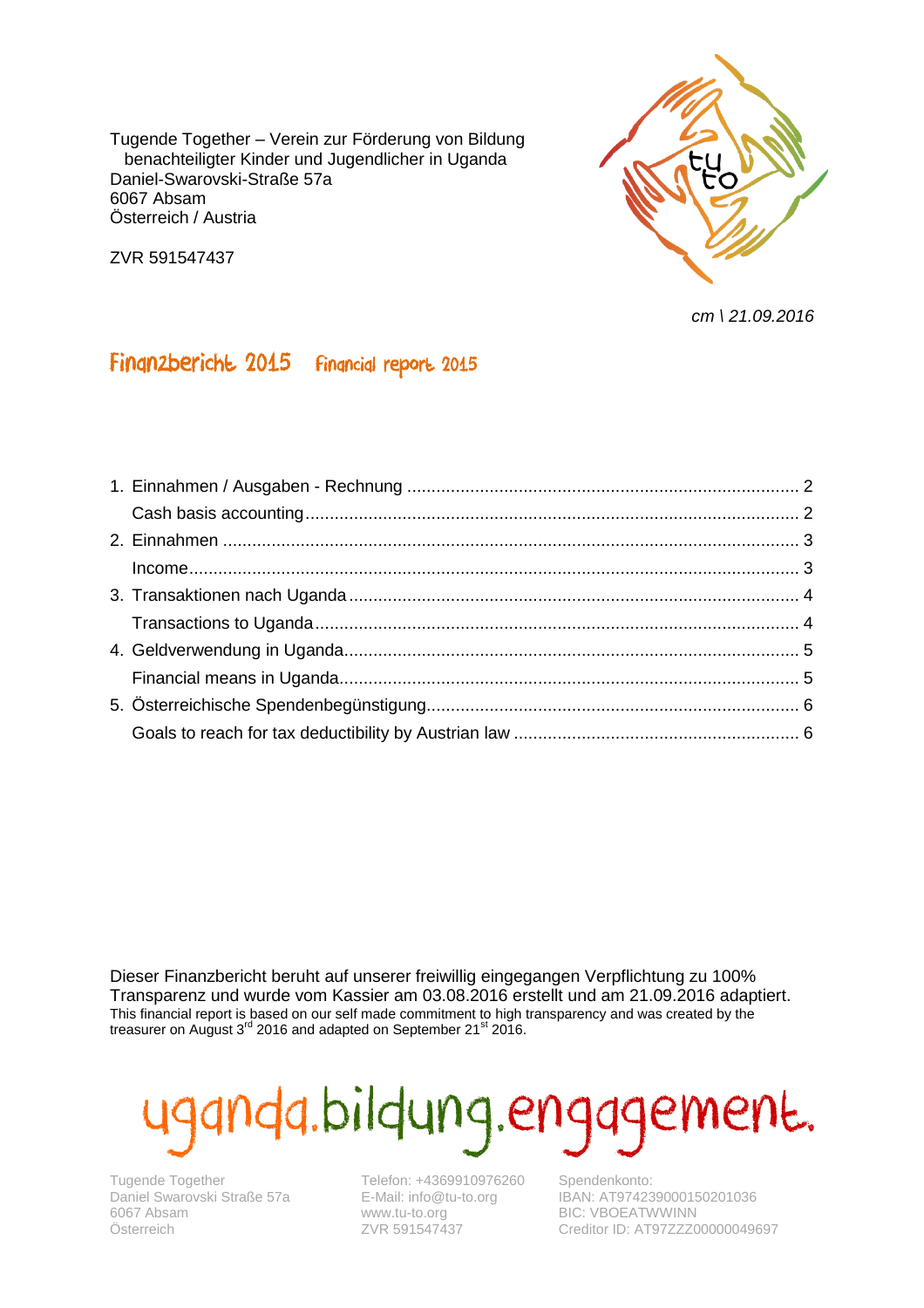# <span id="page-1-1"></span><span id="page-1-0"></span>1. Einnahmen / Ausgaben - Rechnung

Cash basis accounting

| Einnghmen                           | 2015        |     | 2014        |          |
|-------------------------------------|-------------|-----|-------------|----------|
| income                              | Summe total | n.  | Summe total | 'n,      |
| Mitgliedsbeiträge membership fees   | 3.637,00€   | 30  | $0,00 \in$  | $\Omega$ |
| Patenschaften sponsorships          | 5.150,00€   | 173 | 180,00€     | 11       |
| Einmalspenden donations             | 14.516,50€  | 92  | 562,41€     | 4        |
| Zinsen nach KESt interest after tax | 2,30 €      | 4   | $0,20 \in$  |          |
|                                     | 23.305,80€  |     | 742,61      |          |
|                                     |             |     | €           |          |

| Ausgaben                                         | 2015          |   | 2014        |    |
|--------------------------------------------------|---------------|---|-------------|----|
| <b>expenses</b>                                  | Summe total   | n | Summe total | n, |
| Bankgebühren bank fees                           | $-60,38 \in$  | 9 | $0,00 \in$  | 0  |
| Rechnungen receipts                              | -339,92€      | 5 | $-22,10€$   | 1  |
| Transaktionen nach Uganda transactions to Uganda | -21.693,40€   | 9 | $0,00 \in$  | 0  |
| Transaktionsspesen transaction fees              | -44,90€       | 9 | $0,00 \in$  | 0  |
|                                                  | $-22.138,60€$ |   | $-22,10€$   |    |
|                                                  | 1.167,20€     |   | 720,51€     |    |
| Verwaltungsquote*<br>administrative expenses*    | 1,72%         |   | 2,98%       |    |

*\* berechnet durch Rechnungen plus Bankgebühren dividiert durch Gesamteinnahmen \* calculated by receipts plus bank fees divided by total income*

Die Mitgliedsbeiträge wiegen alle Ausgaben vollständig auf, sodass Spenden zu **100%** nach Uganda transferiert werden können.

Membership fees compensate all expenses totally, therefore we can guarantee that **100%** of sponsorships and donations are transferred to Uganda.

Telefon: +4369910976260 Spendenkonto: www.tu-to.org ZVR 591547437

E-Mail: info@tu-to.org IBAN: AT974239000150201036 BIC: VBOEATWWINN Creditor ID: AT97ZZZ00000049697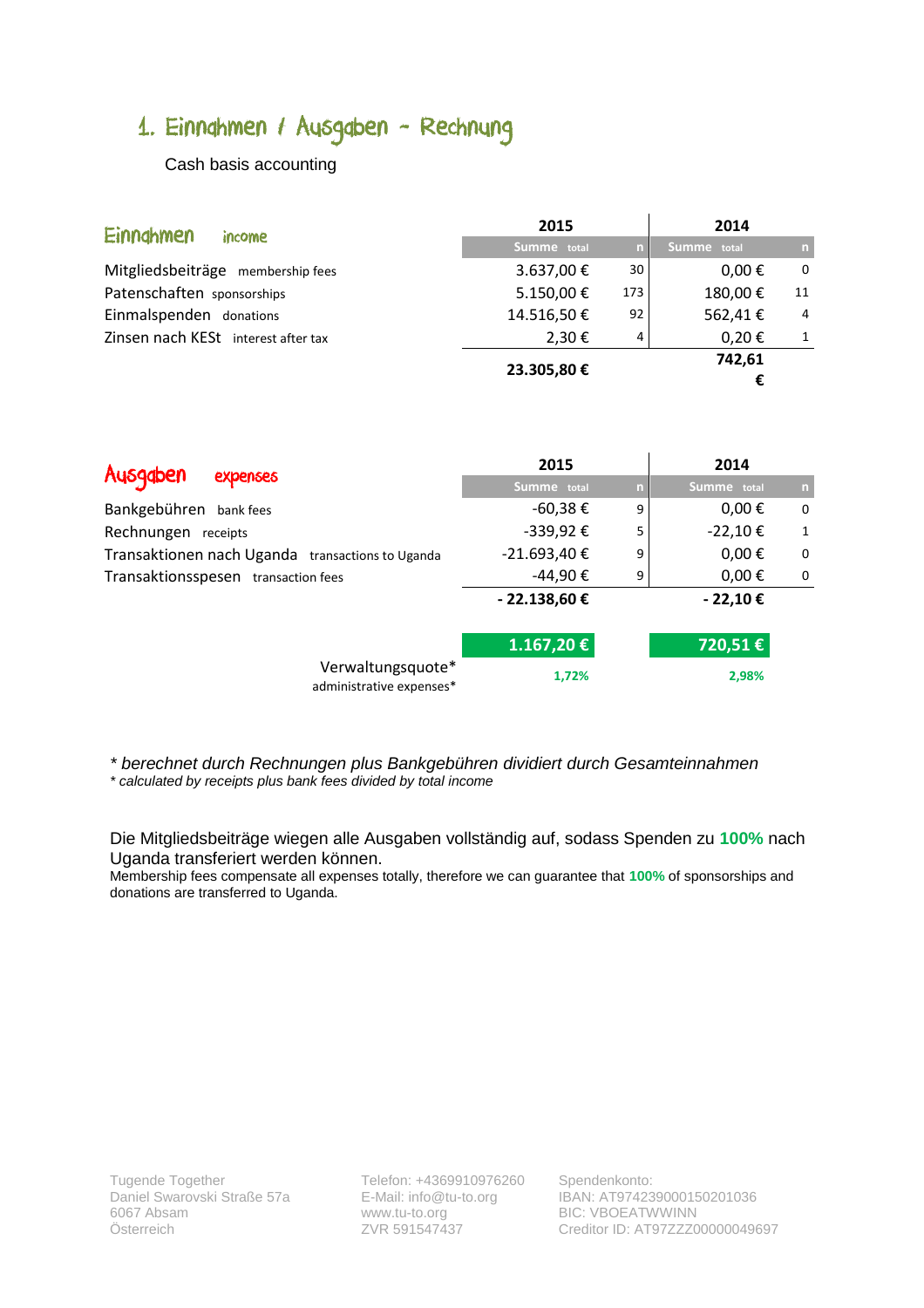#### <span id="page-2-1"></span><span id="page-2-0"></span>2. Einnahmen

#### Income



#### Einkommen über 12 Mondte Income over 12 months

| Durchschnittliche Spendenhöhe amount of donations on average   | 157,79€ |
|----------------------------------------------------------------|---------|
| Durchschnittliche Patenschaft sponsorship on average           | 29,77 € |
| Patenschaften Jahresbeginn number of sponsors by start of 2015 |         |
| Zugänge Patenprogramm accessions in sponsorships               | 36      |
| Abgänge Patenprogramm<br>leavings in sponsorships              | 0       |
| Patenschaften Jahresende number of sponsors by end of 2015     | 39      |
|                                                                |         |

Telefon: +4369910976260 E-Mail: info@tu-to.org www.tu-to.org ZVR 591547437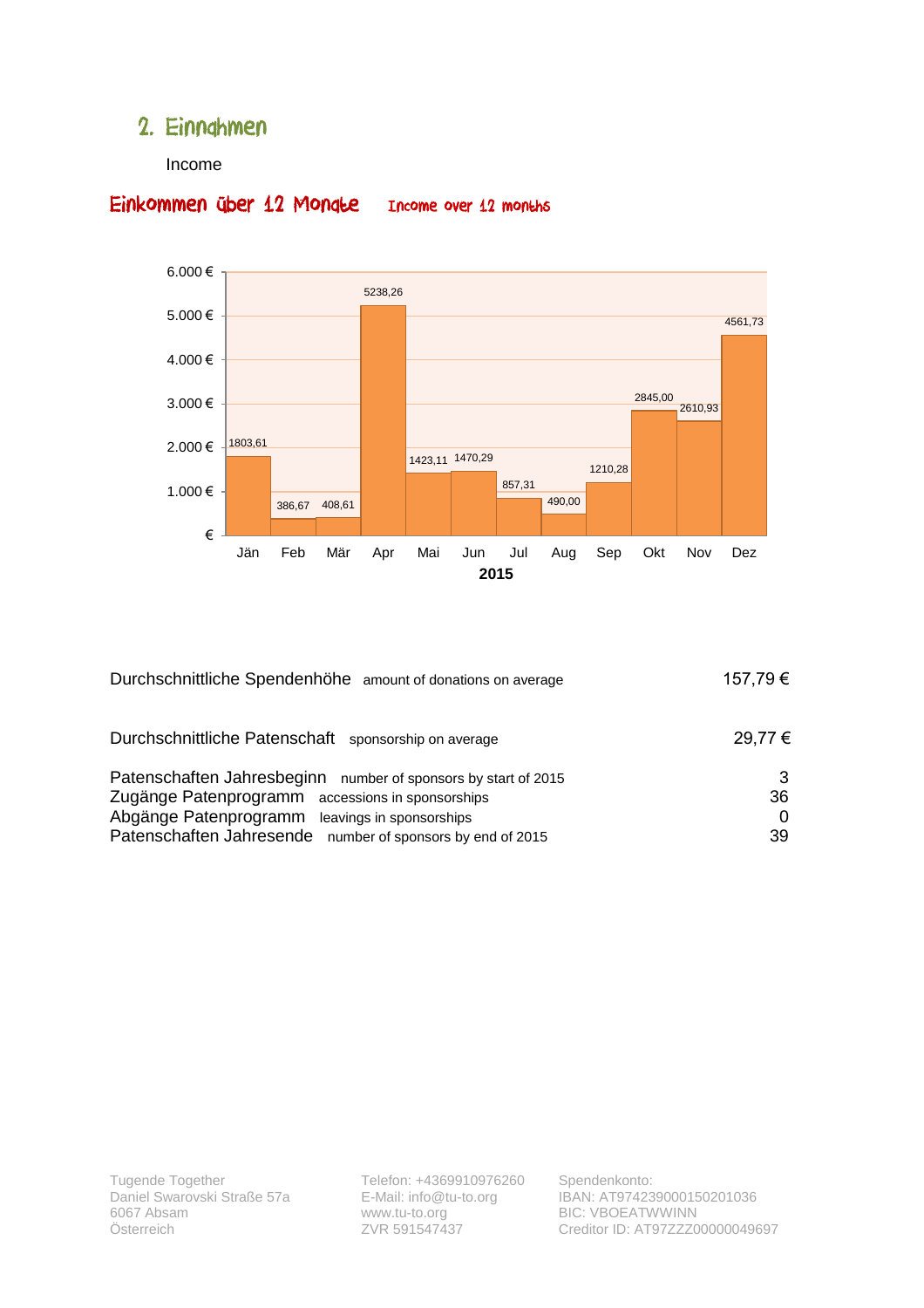## <span id="page-3-1"></span><span id="page-3-0"></span>3. Transaktionen nach Uganda

Transactions to Uganda

| Gesamtsumme aller Transaktionen in $\epsilon$ total transactions<br>Gesamtsumme aller Transaktionen in UGX total transactions                                   | 21.693,40 EUR<br>80.921.500,00 UGX                      |  |  |  |
|-----------------------------------------------------------------------------------------------------------------------------------------------------------------|---------------------------------------------------------|--|--|--|
| Spesenrate transaction fee rate                                                                                                                                 | 0,207%                                                  |  |  |  |
| * berechnet durch die Spesen dividiert durch die Gesamtsumme aller Transaktionen<br>* calculated by transaction fees divided by transactions to Uganda in total |                                                         |  |  |  |
| Transaktionsdauer in Tagen duration of transactions in days                                                                                                     | 3.4                                                     |  |  |  |
| Wechselkursrate 2015 currency exchange rate 2015 on average<br>Wechselkursrate unserer Transaktionen our currency exchange rate<br>Differenz difference         | $1 \in$ = 3.554 UGX<br>$1 \in$ = 3.730 UGX<br>+ 176 UGX |  |  |  |



Wechselkursrate 2015 EUR-UGX currency exchange rate 2015 EUR-UGX

Tugende Together Daniel Swarovski Straße 57a 6067 Absam Österreich

Telefon: +4369910976260 E-Mail: info@tu-to.org www.tu-to.org ZVR 591547437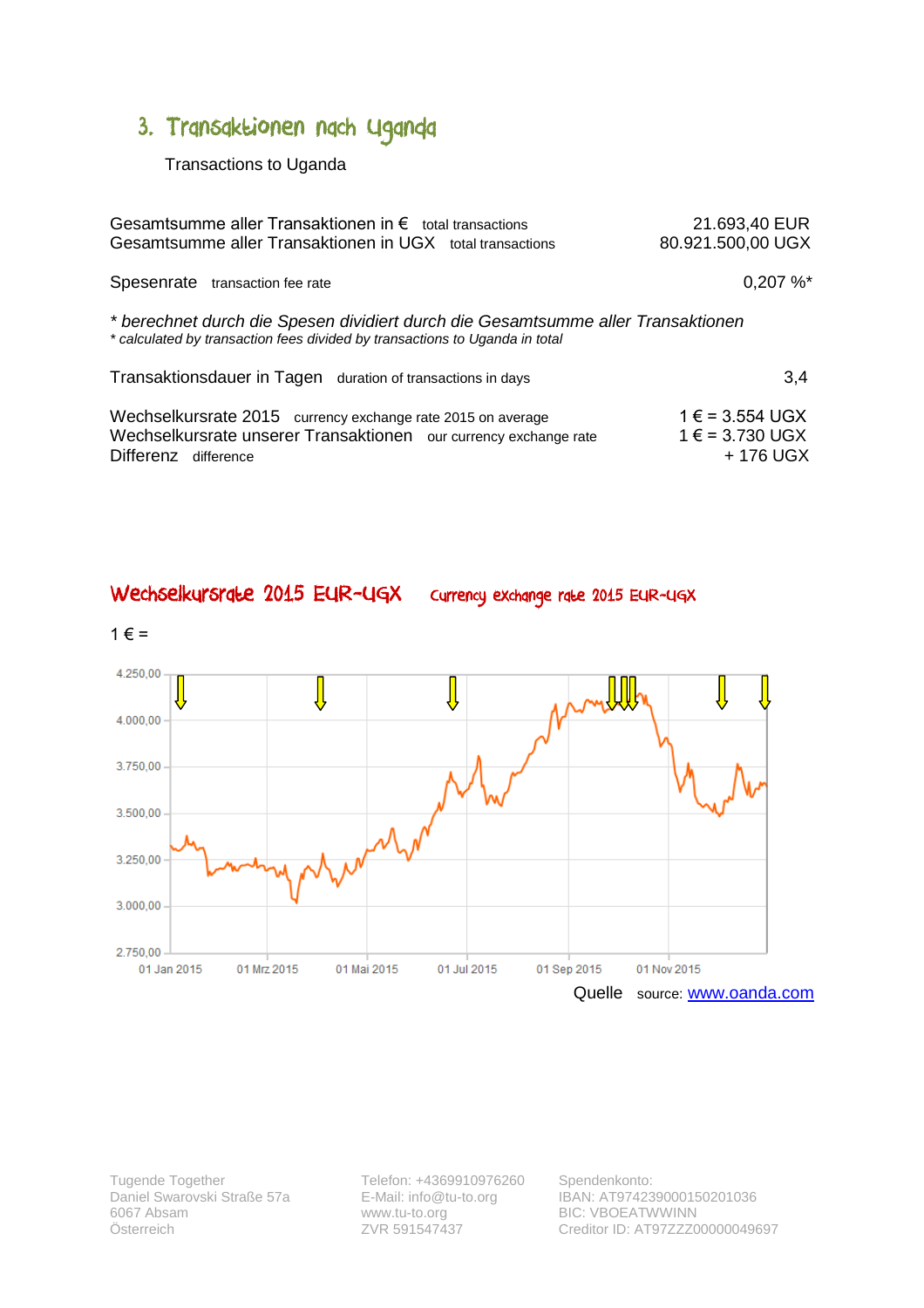### <span id="page-4-1"></span><span id="page-4-0"></span>4. Geldverwendung in Uganda

Financial means in Uganda

Transaktionen aus Österreich\* transactions from Austria\* 62.071.500,00 UGX Direkte Spenden nach Uganda direct donations to Uganda 3.858.500,00 UGX<br>Total total total total

65.930.000,00 UGX

*\*18.850.000 UGX fallen beim Valutadatum ins Kalenderjahr 2016 \* 18.850.000 UGX have their interest date in fiscal year 2016*

Verteilung der Mittel Distribution of means



Tugende Together Daniel Swarovski Straße 57a 6067 Absam Österreich

Telefon: +4369910976260 E-Mail: info@tu-to.org www.tu-to.org ZVR 591547437